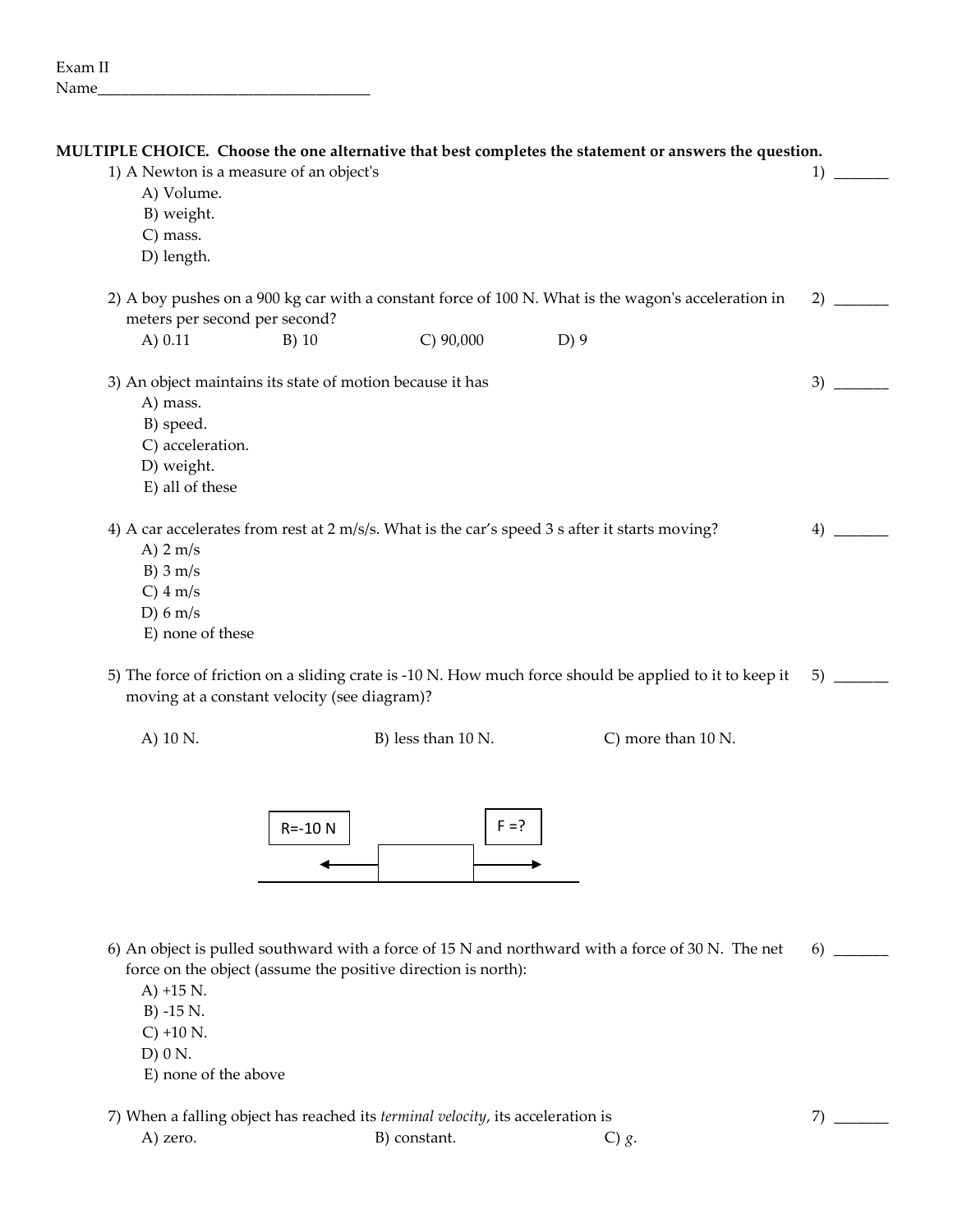| 9) A baseball is tossed upwards by a pitcher. During its free-fall flight it:<br>9)<br>A) Gains 10 m/s each second in the upward direction.<br>B) Loses 20 m/s in the upward direction<br>C) Loses 10 m/s each second in the upward direction.<br>D) depends on the initial speed<br>paper is jerked quickly. This best demonstrates that<br>A) the milk carton has no acceleration.<br>B) there is an action-reaction pair of forces.<br>C) gravity tends to hold the milk carton secure.<br>D) the milk carton has inertia.<br>12)<br>backwards just a little. The effect of the bat on the ball is different than the effect of the ball on<br>the bat because:<br>A) The bat hits the ball harder than the ball hits the bat<br>B) The ball hits the bat harder than the bat hits the ball<br>C) The ball accelerates more than the bat & batter combination because it has more mass than<br>they do.<br>D) The ball accelerates more than the bat $\&$ batter combination because it has less mass than<br>they do<br>greater on the<br>C) is the same for both<br>A) bug.<br>B) car. | A) $0 \text{ m/s}^2$ | 8) What is the acceleration of a car that maintains a constant velocity of 100 km/h for 10 s?<br>$B)$ 10 km/h/s | C) $10 \text{ m/s}^2$ | D) $1000 \text{ km/h/s}$ | 8)  |
|---------------------------------------------------------------------------------------------------------------------------------------------------------------------------------------------------------------------------------------------------------------------------------------------------------------------------------------------------------------------------------------------------------------------------------------------------------------------------------------------------------------------------------------------------------------------------------------------------------------------------------------------------------------------------------------------------------------------------------------------------------------------------------------------------------------------------------------------------------------------------------------------------------------------------------------------------------------------------------------------------------------------------------------------------------------------------------------------|----------------------|-----------------------------------------------------------------------------------------------------------------|-----------------------|--------------------------|-----|
| 11) A sheet of paper can be withdrawn from under a container of milk without toppling it if the<br>12) A batter hits a baseball. The ball soars into the outfield while the batter feels the bat recoil<br>13) A car traveling at 100 km/h strikes an unfortunate bug and splatters it. The force of impact is                                                                                                                                                                                                                                                                                                                                                                                                                                                                                                                                                                                                                                                                                                                                                                              |                      |                                                                                                                 |                       |                          |     |
| 10) Find the <i>force</i> exerted on a 0.4 kg baseball by an all star pitcher who accelerates it at 80 m/s <sup>2</sup>                                                                                                                                                                                                                                                                                                                                                                                                                                                                                                                                                                                                                                                                                                                                                                                                                                                                                                                                                                     |                      |                                                                                                                 |                       |                          |     |
|                                                                                                                                                                                                                                                                                                                                                                                                                                                                                                                                                                                                                                                                                                                                                                                                                                                                                                                                                                                                                                                                                             |                      |                                                                                                                 |                       |                          |     |
|                                                                                                                                                                                                                                                                                                                                                                                                                                                                                                                                                                                                                                                                                                                                                                                                                                                                                                                                                                                                                                                                                             |                      |                                                                                                                 |                       |                          | 11) |
|                                                                                                                                                                                                                                                                                                                                                                                                                                                                                                                                                                                                                                                                                                                                                                                                                                                                                                                                                                                                                                                                                             |                      |                                                                                                                 |                       |                          |     |
|                                                                                                                                                                                                                                                                                                                                                                                                                                                                                                                                                                                                                                                                                                                                                                                                                                                                                                                                                                                                                                                                                             |                      |                                                                                                                 |                       |                          |     |
|                                                                                                                                                                                                                                                                                                                                                                                                                                                                                                                                                                                                                                                                                                                                                                                                                                                                                                                                                                                                                                                                                             |                      |                                                                                                                 |                       |                          |     |
|                                                                                                                                                                                                                                                                                                                                                                                                                                                                                                                                                                                                                                                                                                                                                                                                                                                                                                                                                                                                                                                                                             |                      |                                                                                                                 |                       |                          |     |

A) 2.5 N.

B) 25 N.

C) 2.5 kg.

D) None of these.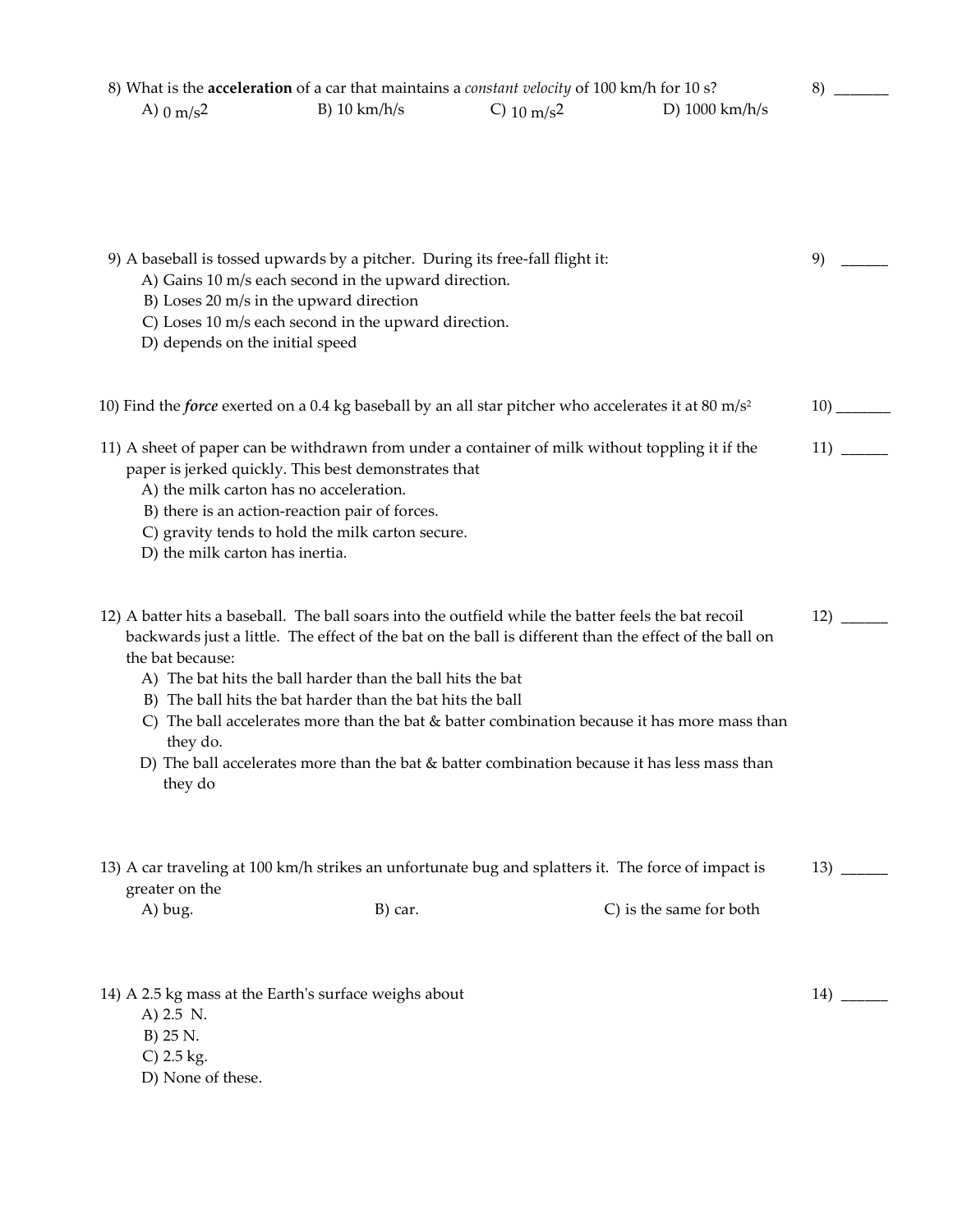- 15) Find the acceleration of a bike that, from rest speeds up to 10 m/sec in 4 seconds.
	- A)  $40 \text{ m/sec}^2$  B)  $0.4 \text{ m/sec}^2$  C)  $2.5 \text{ m/sec}^2$  D) None of these
- 16) It takes 4 s for a stone to fall to the bottom of a mine shaft. About how deep is the shaft (use g=10  $m/s^2$ ? 16) \_\_\_\_\_\_

| A) more than 200 m | B) about 60 m  |
|--------------------|----------------|
| C) about 80 m      | D) about 125 m |

17) A package falls from a truck which moves along the road at 30 m/s. Neglecting all resisting forces, the package strikes the ground at a speed of:

A) zero.

17) \_\_\_\_\_\_

B) less than 30 m/s but larger than zero. C) more than 30 m/s. D) about 30 m/s. E) more information needed for an estimate

18) T or F. It could be a scientific statement to say that there is an undetectable substance in the universe with electromagnetic properties that allow it to conduct light at 186,000 miles/second.

19) A submarine travels 10 m/sec at a depth of 500 meters under the ocean surface. Its heading is to shore which is 429 kilometers away. How long will it take the submarine to get there?

20) T or F. Speed is measured in m/sec2.

Short Essay (choose *one* question to answer in a short paragraph for 10 points):

1) Describe the difference between violent motion and natural motion according to Aristotle.

2)A soccer ball rolls across a field and eventually stops. How would Aristotle interpret this observation? How would Galileo interpret it?